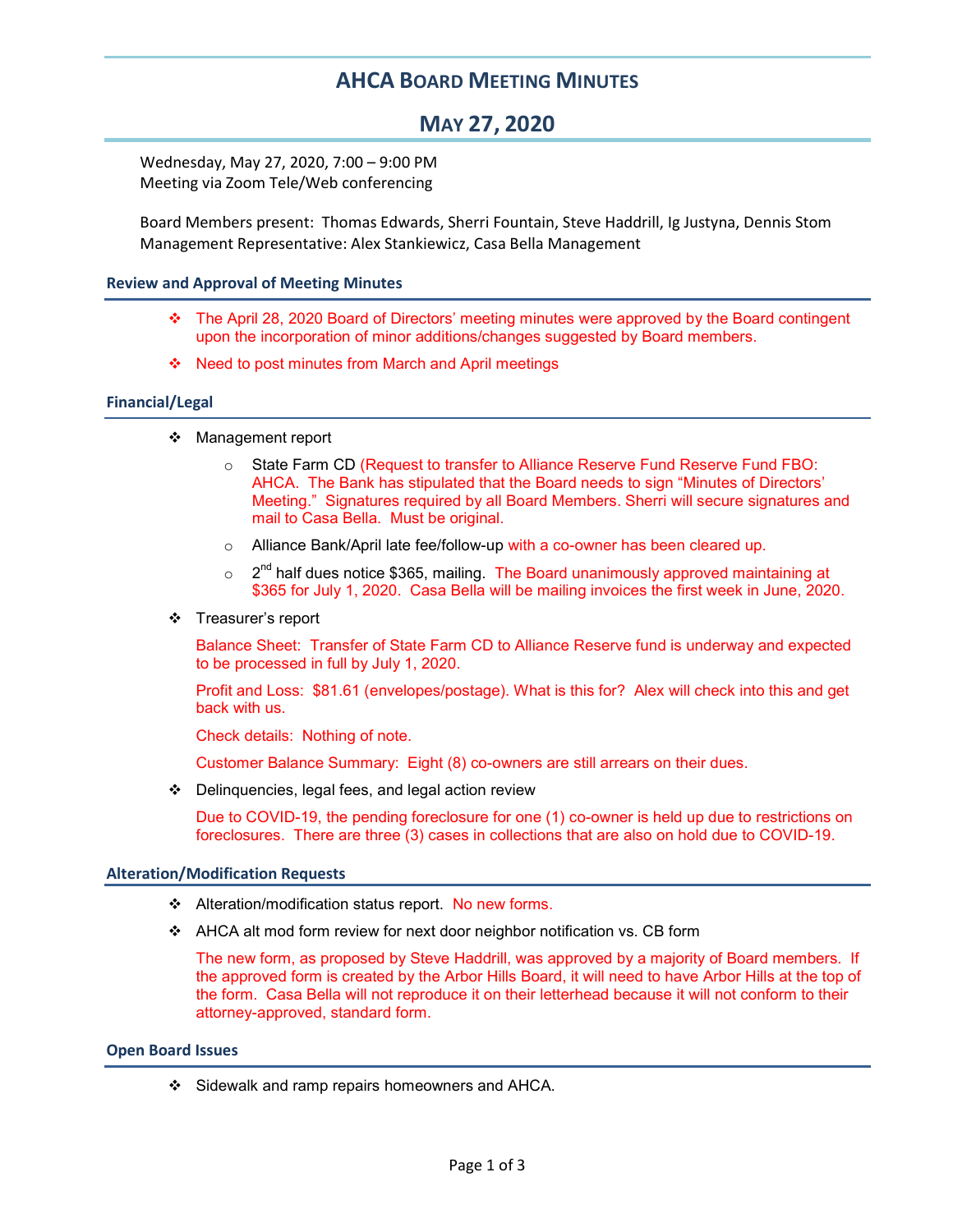Sherri reported on negotiated rates with CLI, PCC and Doan Construction and recent contact with the contractors who have been retained to perform repair/replacement work. She has volunteered to assist our co-owners with signing up with PCC and Doan because many coowners have had difficulty connecting with these contractors to sign up for discount programs. Sherri is preparing a special E-blast notice to all co-owners to advise them of the extended deadlines for signing up for discounts and contacts for signing up for services. Alex will send this out. He and Sherri will ensure those who have not provided email addresses to Casa Bella receive mailed copies via USPS.

 Crack filling damage at corner of Ashburnam and Ashburnam Court and nearby area in intersection of Ashburnam Road and Ashburnam Court that may have been caused by a patio installation contractor doing work for a nearby resident.

Ig and Sherri followed up with the homeowner at this location and recommended that the homeowner contact the owner of the contracting firm to seek a solution/reparation. It is unclear at this time whether A & R Sealcoating, who is coming within the next few weeks to perform crackfilling throughout Arbor Hills, will just go ahead and take care of the problem. If there are additional charges from A & R to rectify the problem, additional follow-up with the homeowner and his contractor will need to take place.

❖ Ashburnam Ct. street sign post replacement.

Alex has spoken with the owner of the street sign replacement company to clear up confusion about the sign. It is supposed to be replaced within the next few weeks.

Street crack sealing schedule.

A&R is scheduled to come out on Thursday, 6/4/20 and Friday, 6/5/20 to apply crack filling material per the contract signed in the September 2019. (\$16,800)

❖ Street sweeping.

Hopefully CJ's will be able to do this before Wednesday, 6/3/20. If not, we will need to wait at least 2 weeks following crack filling.

 Status of Nowak and Fraus Engineering and NTH Engineering re: pavement testing services and next steps.

Discussions have already taken place and onsite visits with reps will be scheduled with both engineering firms once COVID-19 restrictions are lifted.

\* Reserve Study status and Paul Conahan, Reserve Associates.

Ig contacted Paul Conahan on May 20, 2020 and advised him that we would like to wait until we've had a chance to meet with reps and review the two (2) additional proposals before we continue discussions.

Pond inspection/maintenance update.

Dennis Stom and Ig Justyna recently conducted an inspection of Ponds C, D and H. The drain to the CD Detention Pond Complex was found to be in need of yearly maintenance, which means it needs clearing out (rocks, gunk). Dennis will oversee the effort to clear the exit drain from the CD Detention Pond Complex. The remaining ponds will be inspected sometime this summer or fall.

Storm drain basin inspection/cleaning update.

Steve Haddrill and Ig Justyna are planning to conduct inspections on 65 drains throughout the neighborhood (59 curb drains, 3 drains in co-owners' yards, and 3 drains in Kilburn Park).

Curb inspection/repair update.

Steve Haddrill and Ig Justyna will conduct this inspection at the same time they inspect the storm drains.

❖ Center islands and front entry flower beds mulching.